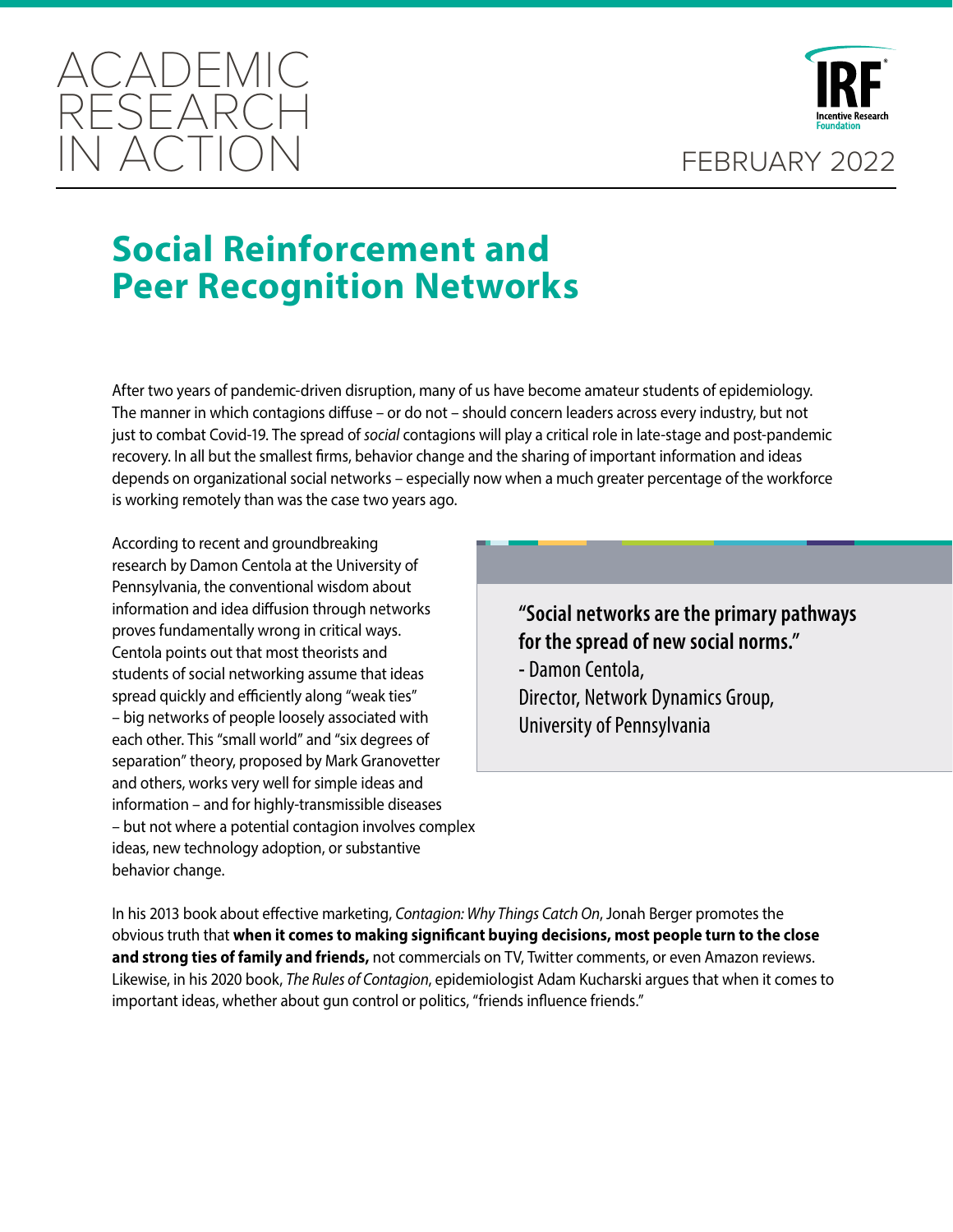#### **Today's workplace is nothing if not a place marked by the exchange of complex ideas and constant change – whether technological or behavioral.**

It almost goes without saying that people do not change their behaviors or beliefs easily. Where proponents of a complex idea or behavior change can simplify their ideas, normal network diffusion through the shortcuts of weak ties might work. But most important ideas do not simplify. In these cases, social norms, and the social reinforcement of close peers – "strong ties," in other words – often make the difference.

In his most recent book, *Beyond Collaboration Overload*, Babson College professor Rob Cross speaks to the **challenges of excessive and unnecessary collaboration at work.** Cross asserts that upwards of 85% of employees' time is now spent collaborating across organizational networks. Cross' research suggests that the hubs and connectors most vital and central to organizational social networks are those most at-risk of leaving. Indeed, in a recent interview I conducted with Cross, he told me these employees are those *least* interested in returning to the office.

To improve well-being and productivity, Cross argues that leaders should take measures to lighten the collaborative demands on employees. Importantly, he also emphasizes the importance of purpose in driving energy and resilience through organizational networks. Purpose and energy, says Cross, often emanate from appreciation spread by peer recognition networks and platforms.

### **Leaders should design and implement peer recognition networks to serve multiple purposes.**

As Centola argues in his research and in his 2018 book *How Behavior Spreads*, **the more complex an idea or adaptation, the greater the uncertainty and the more "social proof" a person needs to adopt and spread it.** In many cases, even if a person knows a new technology, idea, or innovation can deliver great benefits, they might still resist. If its value depends on others adopting it, or it requires a threshold of early adopters to make it credible, it fits the description of a complex contagion. **Credibility often depends on adoption by close peers as this provides "social reinforcement."** The larger the consequences of adopting a new technology or behavior, the more the need for peer reinforcement.

**"It seems that giving is more engaging than getting. My sense is that peer-topeer recognition is effective in building appreciative cultures, and that plays to the purpose."**

**-** Rob Cross, Babson College professor

Even in minimally complex cases, field experiments by Centola and others show that clustered networks of close ties (i.e., peer networks) result in 40% greater adoption than random networks of loose ties. Ideas spread faster in the latter, but conversion happens far more frequently in the former. Empirical research suggests that behavior changes in populations – getting vaccinated, for example – follow the same rules. And with harder behavior change – quitting smoking, for example, close networks and the influence of multiple peers proves even stronger (Centola calls them "wide bridges"). Encouragingly, given the closeness of peer networks – the continuous reinforcement from friends, co-workers, etc. – complex behavior change tends to stick.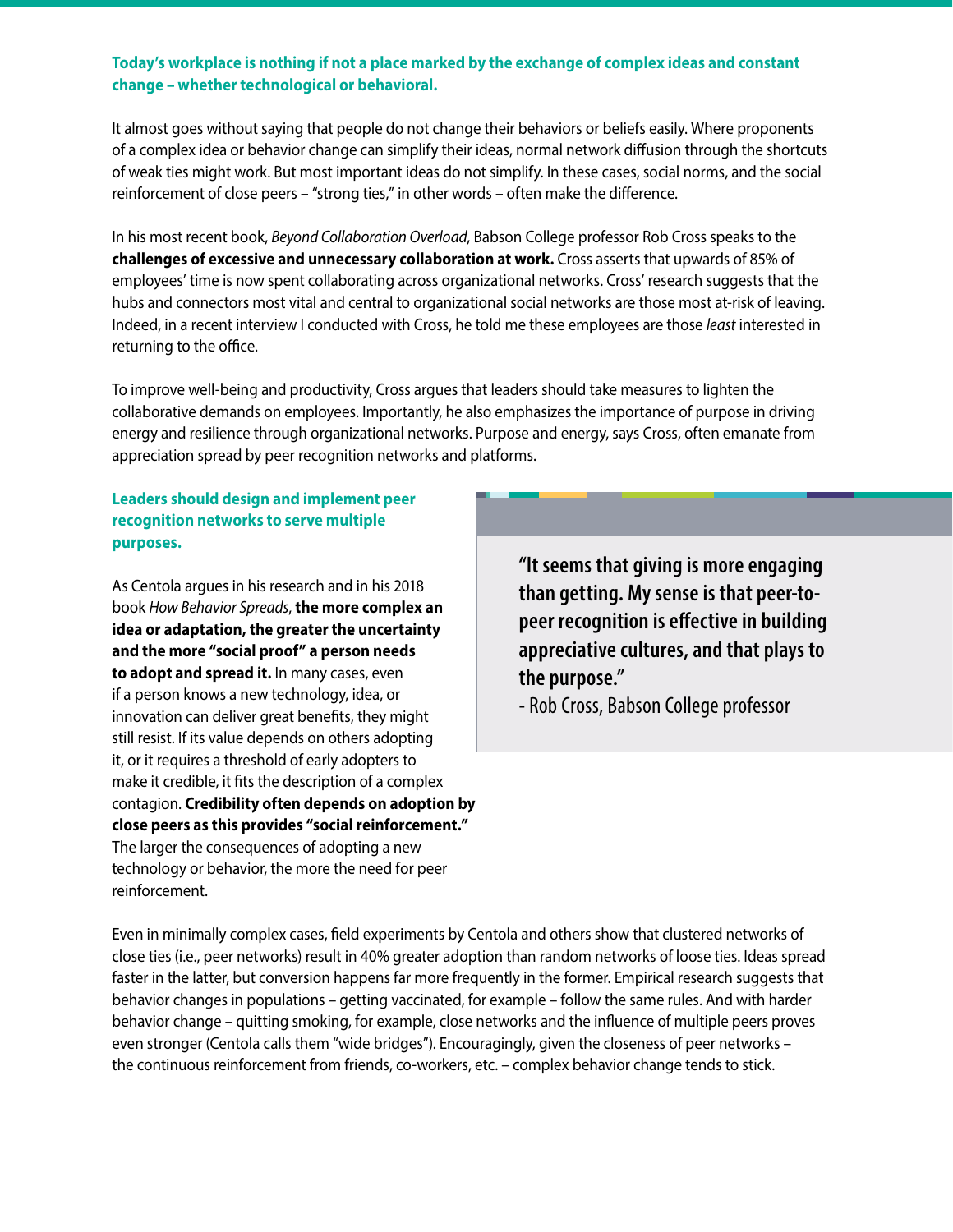I'm convinced that peer recognition networks present an important, underutilized, and readily available tool to improve employee well-being *and* to drive critical change in organizations.

As Professor Cross points out, the pandemic – with its endless Zoom calls and constant emails, texts, and Slack messaging – has exacerbated meaningless and productivity-destroying collaboration, contributing to employee stress, anxiety, and burnout. However, **peer recognition exchanges deliver meaningful messaging and demand no further collaboration.**

Though Professor Centola does not address peer recognition networks directly, his findings suggest that they are ideal vehicles to promote the spread of complex ideas and positive behavior change. By their very nature, well-managed peer recognition networks – which connect people through appreciation, and therefore trust – lay the foundation for social proof and reinforcement. This is especially important now in the face of a profound shift toward remote and hybrid work arrangements.

#### **Peer networks should be engineered to spread positive ideas and behavior change.**

Some people have exponentially more connections than others. The social networking lexicon refers to them as hubs or brokers because they can spread information to hundreds or thousands of people very quickly, and they often link disparate people, teams, and divisions in organizations. Yet, while hubs may spread simple ideas and information very effectively (by the same principles described above), they do not, according to Centola, deliver the peer reinforcement necessary to spark the adoption of complex ideas or behaviors. Worse because hubs loosely connect more people, they make visible all the people who do *not* adopt new ideas, behaviors, or innovations; this slows adoption rates.

Professor Centola's work demonstrates that big networks connected by hubs weaken wide bridges. In fact, the bigger and weaker a person's network, the more social reinforcement they require to make the change. In other words, ever wider bridges become necessary. **Those interested in spreading positive behaviors or encouraging new technology adoption are likely to get results by 'seeding' their ideas in peer recognition networks.** This avoids exposing potential early adopters to wider, looser networks, and can make the difference between success and failure.

Leaders tend to overemphasize the importance of individual hubs or brokers who bridge network gaps between divisions and teams. Again, the width of the bridges between co-workers matters more in the adoption of new ideas, technologies, behaviors, etc. than the single reinforcement hubs and brokers provide. **Leaders should deploy peer recognition networks that encourage more ties between clusters** (teams, groups, etc.). How? Simply by aligning the things peers recognize and reward each other for with desired behavior change, technology adoption, or consideration of new ideas.

As every experienced reward program designer knows, incentives intended to change people's thinking, behavior, or decision-making, require careful thought. Don't design according to your hunches alone. Experiment. Think deeply, for example, about the kind of peer interaction and appreciation that can promote positive behaviors by focusing attention ("social relevance") on the people exhibiting those behaviors. In other words, proactively manage and monitor peer networks to ensure that employees are appreciating and rewarding the things you want them to.